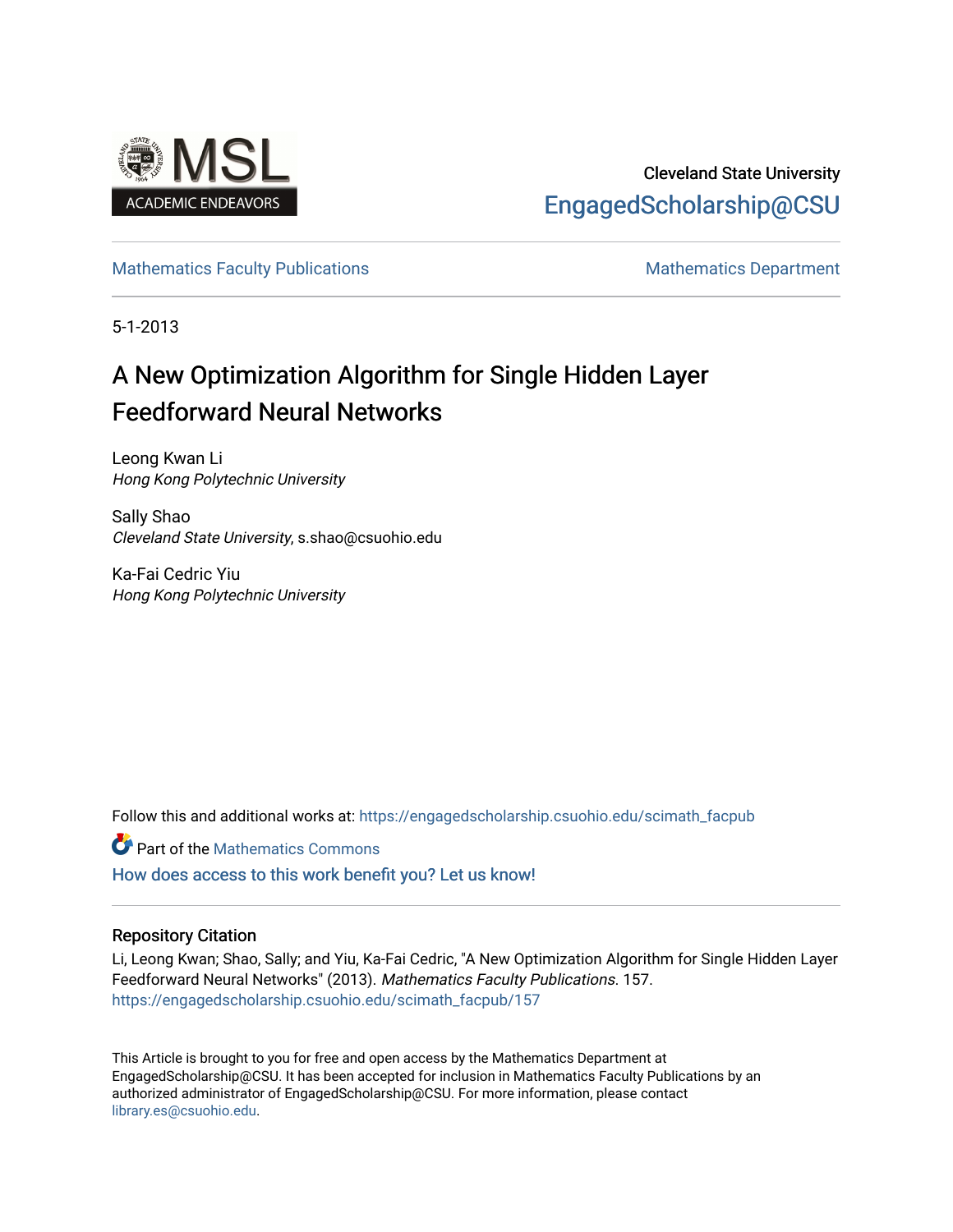## A new optimization algorithm for single hidden layer feedforward neural networks

Leong Kwan Li, Sally Shao, Ka-Fai Cedric Yiu

#### **Introduction**

Feedforward neural networks (FNNs) have been the subject of intensive research in recent years. FNNs are probably the most commonly used function approximation techniques in neural networks because of their capability of approximating any function with any desired accuracy providing some associated conditions being satisfied. Following the work of Hornik et al. [2], which showed that the Multi-layer feedforward networks are universal approximators in 1989, single hidden layer FNNs have been investigated more thoroughly out of many kinds of neural networks [4]. The classification and recognition properties of FNNs have been found in many papers such as Gibson [1] and Li [3]. It is clear that a singlel den layer FNN is sufficient to approximate the corresponding desired outputs arbitrarily close by the approximation theorem. FNNs have been applied to a wide variety of problems arising

from a variety of disciplines, including mathematics, computer science, engineering, and medicine. However, the training/learning algorithm has a profound impact on the network learning capacity and its performance in modeling nonlinear dynamical phenomena [10,9]. Two issues are of great importance in the neural network training: how to avoid local minimum and how to achieve faster convergence. On the other hands, genetic algorithms (GAs) is a large class of learning algorithms based on the process of natural evolution. They are effective in function optimization with large and complex scale problems similar to neural networks. As a learning algorithm, genetic algorithms are promising but time consuming because GA might explore the global optimal solution with its stochastic property. Many researchers modify GA algorithms for their problem needs (see, for example [13,14,12,8]). Also, it is still a challenge in developing training algorithm that simultaneously improve convergence ability, learning speed, and generalization capability in real-world problems [5]. Viewing the error back prop[agation](#page-6-0) developed by Rumelhart et al. [11] is a piecewise gradient descent learning algorithm, Yam and Chow (1997) demonstrated an improved error back propagation algorithm to batch learning that one can use least squares technique that trains the FNN in a very efficient way. Later in Yam and Chow [16], they improved a weight initialization method for multi-layer FNN.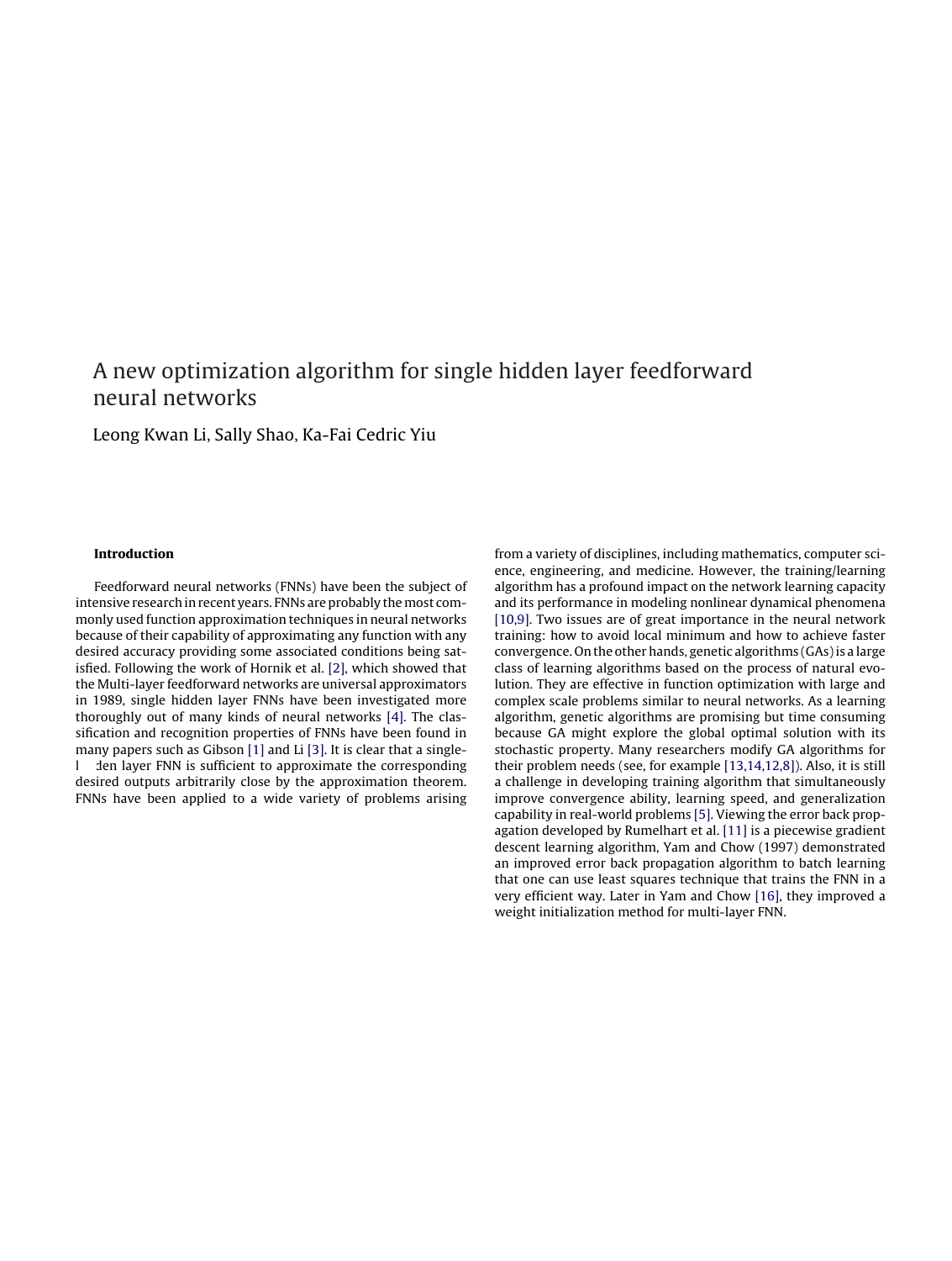<span id="page-2-0"></span>Classical GA techniques apply mutation and crossover on a string of one ormore parents. This reproduction process is a discrete interchanging of parameters that may improve the population into next generation as discuss in Venkatesan et al. [\[15\]. K](#page-6-0)wong et al. [\[6\]](#page-6-0) demonstrated how to use GA for training FNN. In particular, for a single-hidden layer FNN structure, we may generalize the idea of discrete learning process to a continuous one. In this paper, we present a new optimization algorithm which based on a particular learning strategy, namely the convex combination algorithm (CCA),to massaging the information in the hidden layer. Apart from the usual choice of the error function which sums the squares of the error norms at the output layer, the idea is to set up a new error function to measure the performance of the FNN, which the nonlinear optimization problem can be solved directly. Since the error function is a nonlinear function of the neural parameters, weights and thresholds, we then define an iterative process, the CCA learning algorithm to obtain the optimal choice of the connection weights. For a differentiable activation function  $\sigma$ , we may compute the gradient layer by layer systematically and minimize the error by gradient descent or quasi-Newton method. The CCA achieves the desired properties of convergence, fast learning speed, and easy generalization capability to tackle real-world problems. In the numerical experiments, our results shows that CCA has good exploration and exploitation capabilities in search of the optimal weight in training the single hidden layer FNN. We found that it is an effective training procedure comparing with some well-known least squares based algorithms as well as its descendants.

The organization of this paper is as follows. In Section 2, we present the methodology of optimization algorithm for the single hidden layer FNN. Let by this discussion, we show step by step how it can be improved to achieve better results and the desired learning properties in Section 2. In [Section 3, w](#page-5-0)e discuss the problem of evaluating and comparing the performance of the CCA in terms of numerical techniques. In the light of the discussion, we demonstrate some experimental results to show the effectiveness of the proposed optimization algorithm CCA. Finally, [Section 4](#page-5-0) is an account of concluding remarks.

#### **Methodology**

Suppose that we have a set of input and desired output pattern pairs ( $x_i$ ,  $d_i$ ), where the network inputs  $x_i \in \mathbb{R}^n$  and desired outputs  $d_i \in \mathbb{R}^m$  with  $1 \le i \le N$ . We use a single hidden layer FNN of *n* inputs and  $m$  outputs to learn the input and output relationship of the system. First, we assume that the number of hidden units, p, is larger than the number of output units m. That is,  $p > m$ . Let  $\sigma$  be the activation function which is bounded, differentiable and monotonic increasing. The network system output  $s_i$  for input  $x_i$  is defined by

$$
s_i = Uy_i = U\sigma(Wx_i + \theta) \in R^m; \quad i = 1, 2, \dots, n. \tag{1}
$$

where the system outputs

$$
y_i = \sigma(Wx_i + \theta),
$$

 $W = [w_{ij}]_{p \times n} \in R^{p \times n}$  and  $U = [u_{ij}]_{m \times p} \in R^{m \times p}$  are the connection weight matrices;  $\theta = [\theta_1, \theta_2, ..., \theta_n]^T \in \mathbb{R}^n$  is the input bias or threshold vector of the system. With out loss of generality, we neglect the threshold  $\theta$  in the following discussions by setting

$$
x_{n+1}=1, \quad w_{i(n+1)}=\theta_i.
$$

That is, for simplicity, we have activation function for each layer except the outer layer which is "identity" function. Moreover, we use the identical activation function in all layers. Hence, for each

*i* = 1, 2, 3, ..., *n*, we have  $y_i = \sigma(\sum_{j=1}^{n+1} w_{ij} x_j) = \sigma(W x_i) \in R^p$ , which implies

$$
s_i = U y_i = U \sigma(W x_i) \in R^m; \quad i = 1, 2, ..., n.
$$
 (2)

Consider the standard least squares error function defined by

$$
E(U, W) = \frac{1}{2} \sum_{i}^{N} ||s_i - d_i||^2
$$
  
= 
$$
\frac{1}{2} \sum_{i}^{N} ||U\sigma(Wx_i) - d_i||^2.
$$
 (3)

The network is called exactly capable of the task if there exist some optimal connection weighted matrices  $U^*$  and  $W^*$  such that

 $E(U^*, W^*) = 0.$ 

In practice, it is highly unlikely to obtain such  $U^*$  and  $W^*$ because of the numerical errors including the accumulative roundoff errors. To due with this issue, the common practice is to provide some tolerances. We assume that there exist some  $U^*$ and W<sup>\*</sup> such that  $E(U^*, W^*) < \epsilon$  for some prescribes tolerance  $\epsilon$ . Hence, for a nonlinear least squares optimization problem, gradient or quasi-Newton type learning algorithms can be used to minimize the error function E. For instance, the error back propagation developed by Rumelhart et al. [\[11\]](#page-6-0) is well known iterative learning algorithm. For a single-hidden layer FNN, since  $\sigma$  is differentiable, we may study the relation between the optimal weights at the minima. Along this line, we establish a new learning algorithm.

#### 2.1. New error function

Let us first look at the optimization process of minimizing the error function. It is clear that the gradient of the error function  $\nabla E$ has the form

$$
\nabla E(U, W) = \begin{pmatrix} \frac{\partial E}{\partial U} \\ \frac{\partial E}{\partial W} \end{pmatrix} = \begin{pmatrix} \sum_{i}^{N} (s_i - d_i) y_i^t \\ \sum_{i}^{N} U^t (s_i - d_i) y_i^t x_i^t \end{pmatrix}
$$
(4)

where  $g<sup>t</sup>$  denotes the transpose of vector g. To minimize the error E, the necessary condition is

$$
\nabla E(U^*,W^*) = 0.
$$

It follows that  $\partial E/\partial U = 0_{m \times p}$ , which implies that the optimal  $U^*$ satisfies the equation

$$
\frac{\partial E}{\partial U} = \sum_{i} (U^* y_i - d_i) y_i^t = 0 \tag{5}
$$

and we obtain

$$
U^* = \left[\sum_i d_i y_i^t\right] \left[\sum_i y_i y_i^t\right]^{-1},\tag{6}
$$

providing the inverse of ( $\sum_i y_i y_i^t$ ) exists. For given  $d_i$ ,  $i = 1, 2, ..., N$ , let  $Y_{p \times N} = [y_1, y_2, ..., y_N]$  and  $T_{m \times N} = [d_1, d_2, ..., d_N]$  be the matrices of column vectors of outputs  $y_i$  and  $d_i$ , respectively. Then Eq. (6)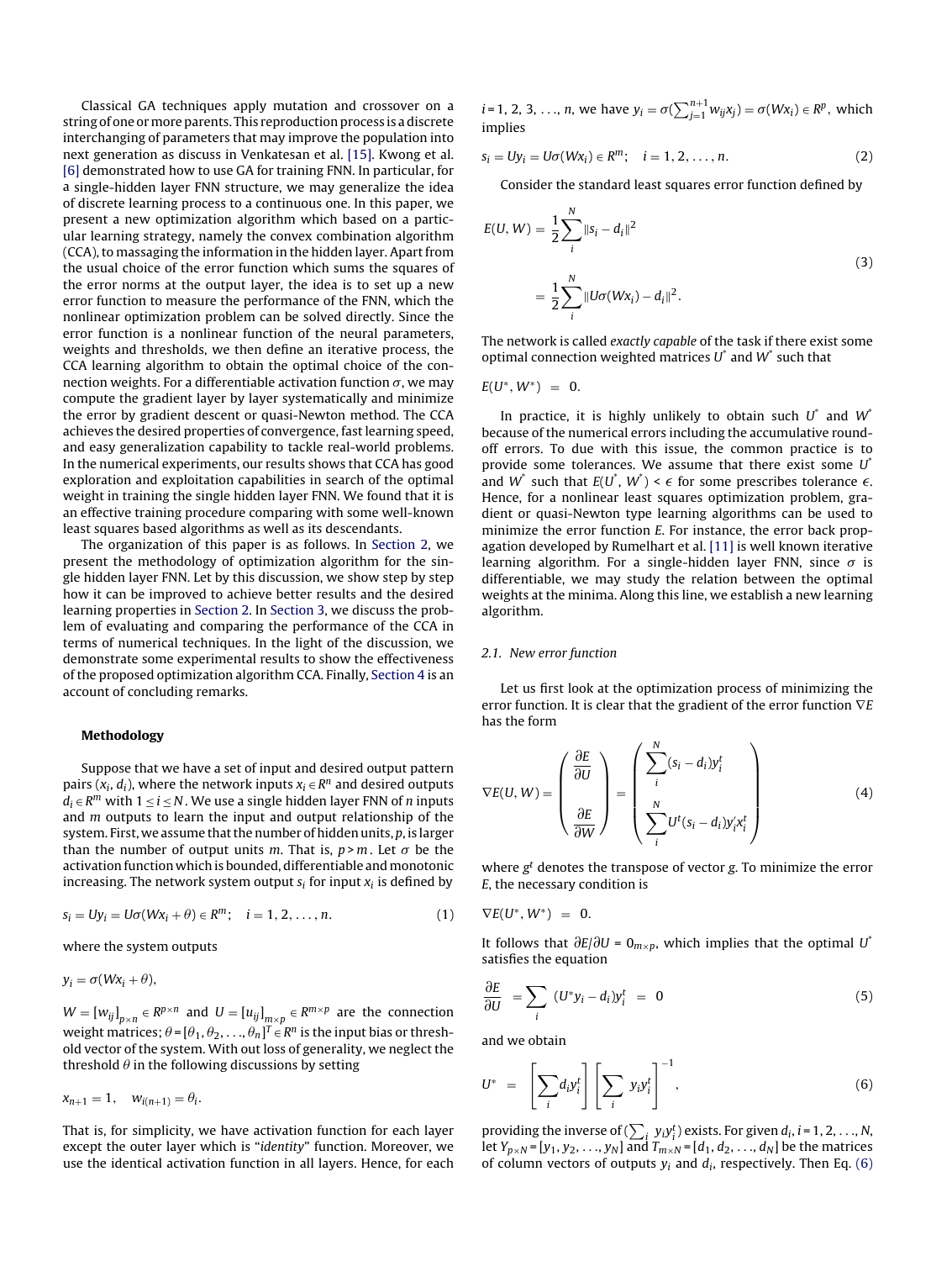<span id="page-3-0"></span>can be rewritten as

$$
U^* = TY^t (YY^t)^{-1} = TY^+, \tag{7}
$$

where  $Y^+ = Y^t (YY^t)^{-1}$ .

On the other hand, it is clear that the gradient  $\partial E/\partial W$  involving the partial derivatives of the parameters U and W that cannot be solved directly. In view of this, instead of adding the momentum term or higher order terms to error functions as some researchers proposed, we propose in this paper to decouple the weight parameters U and W. The key idea is to define a new error function F to measure the errors at the hidden layer, that is,

$$
F(U^+, W) = \frac{1}{2} \sum_{i=1}^{N} ||U^+ d_i - y_i||^2
$$
\n(8)

$$
= \frac{1}{2}\sum_{i=1}^N \|U^+d_i - \sigma(Wx_i)\|^2,
$$

where  $U^+$  is the pseudo-inverse of U. Note that unlike the error func-tion E in [\(3\), t](#page-2-0)he two connection weight matrices  $U^+$  and W are now separated in the error function  $F(U^+, W)$ , which are fundamental important because it makes the computation of the gradients much easier and faster comparing with the standard error function E. In addition, it is not difficult to show that if the network is exactly capable of the task, that is, there exist some optimal connection weight matrices U<sup>\*</sup> and W<sup>\*</sup> such that  $E(U^*, W^*)$  = 0, we have  $F(U^{*,}$ ,  $W^* = 0.$ 

To minimize the proposed error function  $F(U^+,W)$ , we look at the partial derivatives of the weight matrices  $U^+$  and W in (8), which can be obtained in the similar manner as in [\(5\),](#page-2-0)

$$
\frac{\partial F}{\partial U^+} = \sum_{i=1}^N (U^+ d_i - y_i) d_i^t.
$$

Setting  $\partial F/\partial U^+$  = 0, we obtain the optimal  $U^{+*}$ 

$$
U^{+*} = Y T^{t} (TT^{t})^{-1} = Y T^{+}, \qquad (9)
$$

where

$$
T^+ = T^t (TT^t)^{-1}.
$$
\n(10)

We note that  $T^+$  is a fixed matrix since  $T = [d_1, d_2, \ldots, d_N]$  is a matrix of column vectors of  $d_i$ 's, which are the given desired system outputs.

#### 2.2. The learning algorithm at the hidden layer

To develop the new optimization algorithm for the given single hidden layer FNN, we consider least squares problem  $F(U^+, W) = 0$ . Given an arbitrary initial weights  $(U_0^+, W_0)$ , we apply nonlinear least squares methods to compute the target values at the hidden layer. Suppose that we fix  $U_0^+$  and optimize  $W_0$  to  $W_1$  for the error function F, which gives  $(U_0, W_1)$  ; then we fix  $W_1$  and optimize  $U_0^+$ to  $U_1^+$  for the error function F to obtain (  $U_1^+$  ,  $W_1$  ); fixed  $U_1^+$  and optimize  $W_1$  to  $W_2$  for the error function F, which gives (U<sub>1</sub>, W<sub>2</sub>). Repeat the processes, we obtain a sequence of connection weight matrix pairs in the following manner,

$$
(U_0^+, W_0)
$$
  
\n
$$
(U_0^+, W_1)
$$
  
\n
$$
(U_1^+, W_1)
$$
  
\n
$$
(U_1^+, W_2)
$$
  
\n
$$
(U_2^+, W_2)
$$
  
\n
$$
(U_2^+, W_3)
$$
  
\n
$$
(U_3^+, W_3)
$$
  
\n
$$
(U_3^+, W_4)
$$

. with

. . . . .

$$
F(U_0^+, W_0) \ge F(U_0^+, W_1) \ge F(U_1^+, W_1) \ge F(U_1^+, W_2) \ge \cdots > 0 \quad (12)
$$

It can be summarized as the following sequence,

 $\{(U_{2n}^+,W_{2n}), (U_{2n}^+,W_{2n+1}), (U_{2n+1}^+,W_{2n+1}), (U_{2n+1}^+,W_{2n+2})\}_{n=0}^{\infty}$  (13)

Rename the sequence as  $\{(U_k^+, W_k)\}_k$ , then  $\{F(U_k^+, W_k)\}_k$  is a bounded monotonic decreasing sequence. Thus, we have the follow theorem.

**Theorem 1.** The learning algorithm associated with the connection weight matrix pair sequence  $\{(U_k^+, W_k)\}_k$  is convergent. Moreover, there exists a convergent subsequence  $\{F_s(U_n^+, W_n)\}_{n=0}$  of  ${F(U_k^+, W_k)}_k$  associated with the learning algorithm.

**Proof.** First we need to show that the error function sequence  ${F(U_k^+, W_k)}_k$  is convergent. By the construction which performs the optimization processes (12), the error function sequence  ${F(U_k^+, W_k)}_{k=0}$  is bounded and monotonic decreasing. Thus, it converges to a minimum. By the Bolzano–Weierstrass theorem,  ${F(U_k^+, W_k)}_{k=0}$  has a convergent sequence. We can construct a bounded and monotonic decreasing subsequence  $\{F_s(U_n^+, W_n)\}_{n=0}$ from  $\{F(U_k^+, W_k)\}_{k=0}$ , which is also convergent to the minimum.  $\Box$ 

**Remarks.** It is worth to point out that the sequence of the matrix pairs  $\{(U_k^+, W_k)\}_k$  needs not to be convergent but the error function sequence { $F(U_k^+, W_k)_{k=0}$  is convergent. We have a convergent learning algorithm associated with  $\{F(U_n^+, W_n)\}_{n=0}$  for the single hidden layer FNN.

#### 2.3. New optimization algorithm CCA

The learning algorithm that we obtained in Section 2.2 can be further improved. In this subsection, we construct another optimal learning algorithm CCA based on massaging the information in the hidden layer.

For the given input and desired output pattern pairs  $(x_i, d_i)$ and an arbitrary initial weights  $(U_0^{++}, W_0^+)$ , let  $Y_0 = \sigma(W_0^+ X)$  be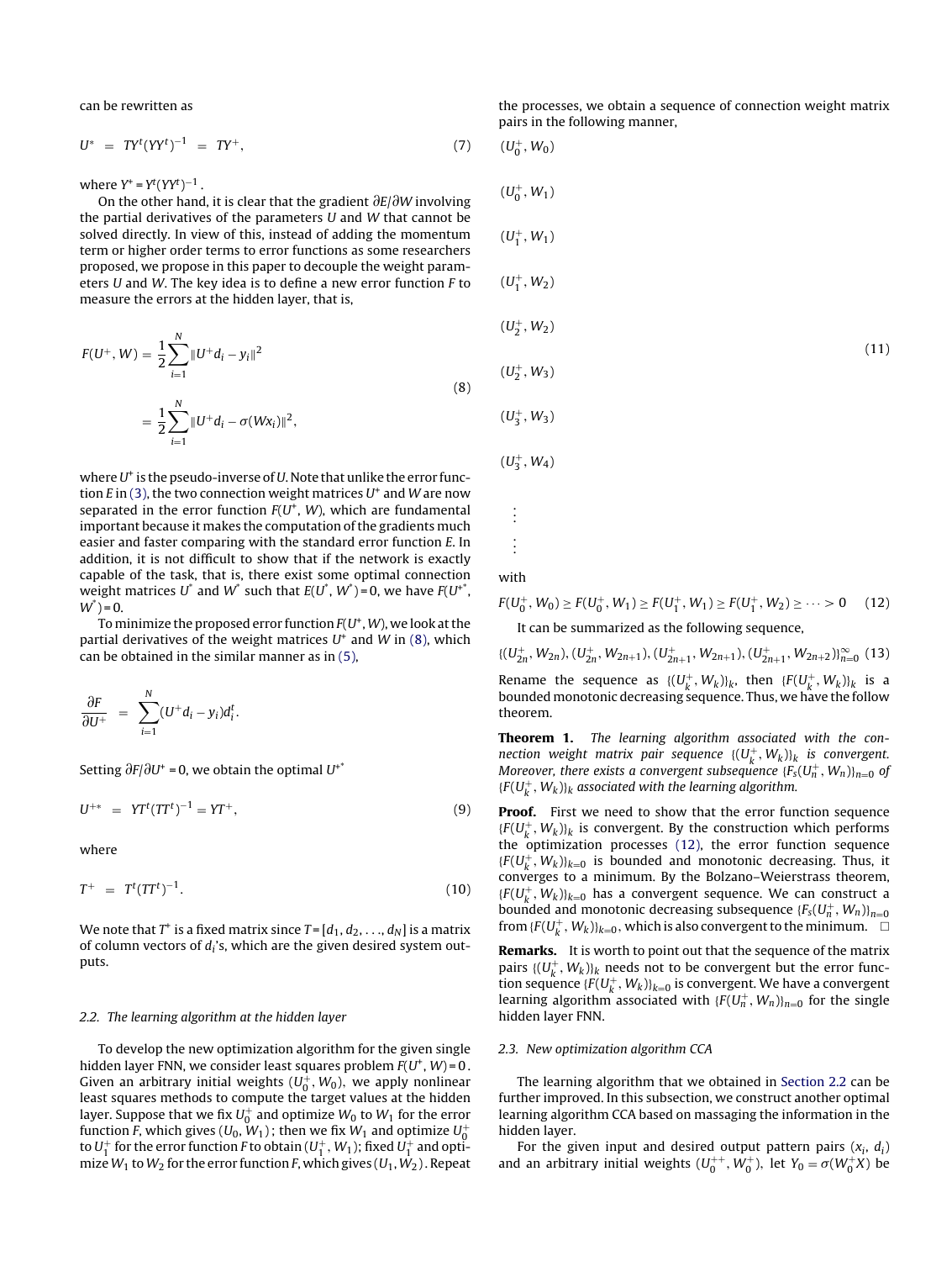the matrix of the column vectors  $y_i$ ,  $i = 1, 2, ..., N$ , where X is the matrix of the column vectors  $x_i$  (the system inputs). For each *i*, we define  $z_i = U^{++}d_i$  and  $Z_0$  be the matrix of the column vectors of  $U_0^{++}d_i$ . Now  $Z_0$  and  $Y_0$  are expected information in hidden layer, where T is the matrix of the column vectors  $d_i$  as defined in [\(7\).](#page-3-0) If  $Z_0$ and  $Y_0$  are equal, the error is zero and the FNN is exactly capable. Otherwise, we adjust the weight matrices to fit their convex combination  $U_1^{++} = [\alpha Y_0 + (1 - \alpha)Z_0]T^+$  for some  $0 < \alpha < 1$ , and minimize the error function F, where  $T^* = T^t(TT^t)^{-1}$  is as defined in [\(10\).](#page-3-0) Thus, we update the matrix

$$
U_1^{++} = [\alpha Y_0 + (1 - \alpha)Z_0]T^+.
$$

We assume that  $\sigma^{-1}([\alpha Y_0$  +  $(1-\alpha)Z_0]$  ) exists for each iteration, then we update  $W_0^+$  by minimizing the error function F associated with the equation

$$
W_1^{++}X = \sigma^{-1}([\alpha Y_0 + (1-\alpha)Z_0]),
$$

where  $X = [x_1, x_2, \ldots, x_N]$  is the matrix of column input vectors of  $x_i$ . Continue the processes, we obtain the following sequences of connection matrices  $\{(U_k^{++},W_k^+)\}_{k=1}$  iteratively,

 $Y_0 = \sigma(W_0^+)$  $_{0}^{+X}$ , (14)

$$
Z_0 = U_0^{++}T,\t\t(15)
$$

We have the following convergence theorem of the learning algorithm CCA.

#### **Theorem 2.**

- (i) The CCA learning algorithm associated with the connection weight matrix pair sequence {F $(U_k^{++},\allowbreak W_k^+)\}_k$  is convergent.
- (ii) The parameter  $\alpha$  with  $0 < \alpha < 1$ , defined as in (16), can be adjusted to speed up the rate of convergence of the optimization algorithm  $CCA$

**Proof.** By our construction of CCA, where

$$
F(U_0^{++}, W_0^+) \ge F(U_1^{++}, W_1^+) \ge F(U_2^{++}, W_2^+) \ge \cdots > 0
$$
 (18)

(i) follows.

(ii) Let  $\lim_{n\to 0} F(U_n^{++}, W_n^{+}) = F(U_*^{++}, W_*^{+})$ . By the definition of F, (14)–(16), we have

$$
F(U_{k}^{++}, W_{k}^{+}) - F(U_{*}^{++} - W_{*}^{+}) = \frac{1}{2} \left[ \sum_{i=1}^{N} \|U_{k}^{++}d_{i} - \sigma(W_{k}^{+}X)\|^{2} - \|U_{*}^{++}d_{i} - \sigma(W_{*}^{+}X)\|^{2} \right]
$$
  
\n
$$
= \frac{1}{2} \left[ \sum_{i=1}^{N} (\|U_{k}^{++}d_{i} + \sigma(W_{k}^{+}X)\|)(\|U_{*}^{++}d_{i} - \sigma(W_{*}^{+}X)\|) \right]
$$
  
\n
$$
\geq [\|(U_{k}^{++} - U_{*}^{++})T - (\sigma(W_{k}^{+}X) - \sigma(W_{*}^{+}X)) + (U_{*}^{++}T - \sigma(W_{*}^{+}X)\|) + \|U_{*}^{++}T - \sigma(W_{*}^{+}X)\|]^{2}
$$
  
\n
$$
\geq \left[ \frac{1}{2} [\|(U_{k}^{++} - U_{*}^{++})T - (\sigma(W_{k}^{+}X) - \sigma(W_{*}^{+}X))\| - 2 \|(U_{*}^{++}T - \sigma(W_{*}^{+}X)\|)]^{2} \right]
$$
  
\n
$$
= \left[ \left(\frac{1}{2}\right) [\alpha\|(Z_{k} - Z^{*}) - (Y_{k} - Y^{*})\| - 2\|Z^{*} - \alpha Y^{*} - (1 - \alpha)Z^{*}\|)]^{2} \right]
$$
  
\n
$$
= \left( \frac{1}{2} \right) [\alpha] ( \|(Z_{k} - Z^{*}) - (Y_{k} - Y^{*})\| - 2\|Y^{*} - Z^{*}\|)]^{2} |,
$$
  
\n(19)

$$
U_{k+1}^{++} = [\alpha Y_k + (1 - \alpha)Z_k]T^+, \qquad (16)
$$

$$
W_{k+1}^+ X = \sigma^{-1}([\alpha Y_k + (1-\alpha)Z_k]).
$$

In general, we may choose different  $\alpha$ 's in the above learning algorithm, say take  $0 < \beta < 1$  in above equation, i.e.

$$
W_{k+1}^+ X = \sigma^{-1}([\beta Y_k + (1 - \beta)Z_k]). \tag{17}
$$

We called this optimization algorithm associated with  $\{(U_k^{++}, W_k^+)\}_{k=1}$  the CCA. Since  $T = [d_1, d_2, ..., d_N]$ , which implies  $T^+$ =  $T^{t}(TT^{t})^{-1}$  is a fixed matrix and it can be computed directly after the pattern pairs are given in batch learning. Hence, we can evaluate  $U_2^{++}$  from  $U_1^{++}$  and update  $U_k^{++}$  efficiently. No gradients need to be computed during the learning processes. Moreover, the CCA algorithm is convergent since the error functions  $\{F(U_k^{++}, W_k^+)\}$ is a bounded monotonic decreasing sequence as it has been constructed.

where  $Z^* = U_*^{++}T$ ,  $Y^* = \sigma(W_*^+X)$ , and  $0 < \alpha < 1$ . Note that as  $k\rightarrow\infty$ ,

$$
F(U_k^{++}, W_k^+) - F(U_*^{++}, W_*^+) \to 0,
$$

which implies  $Y^* \rightarrow Z^*$ , the desired output matrix. Moreover, the sequence will converge faster when  $\alpha \rightarrow 0^+$ . We finish the proof.  $\Box$ 

#### **Remarks.**

(i) There is an interesting observation about the sequence  $\{U_k^{++}\}.$ Consider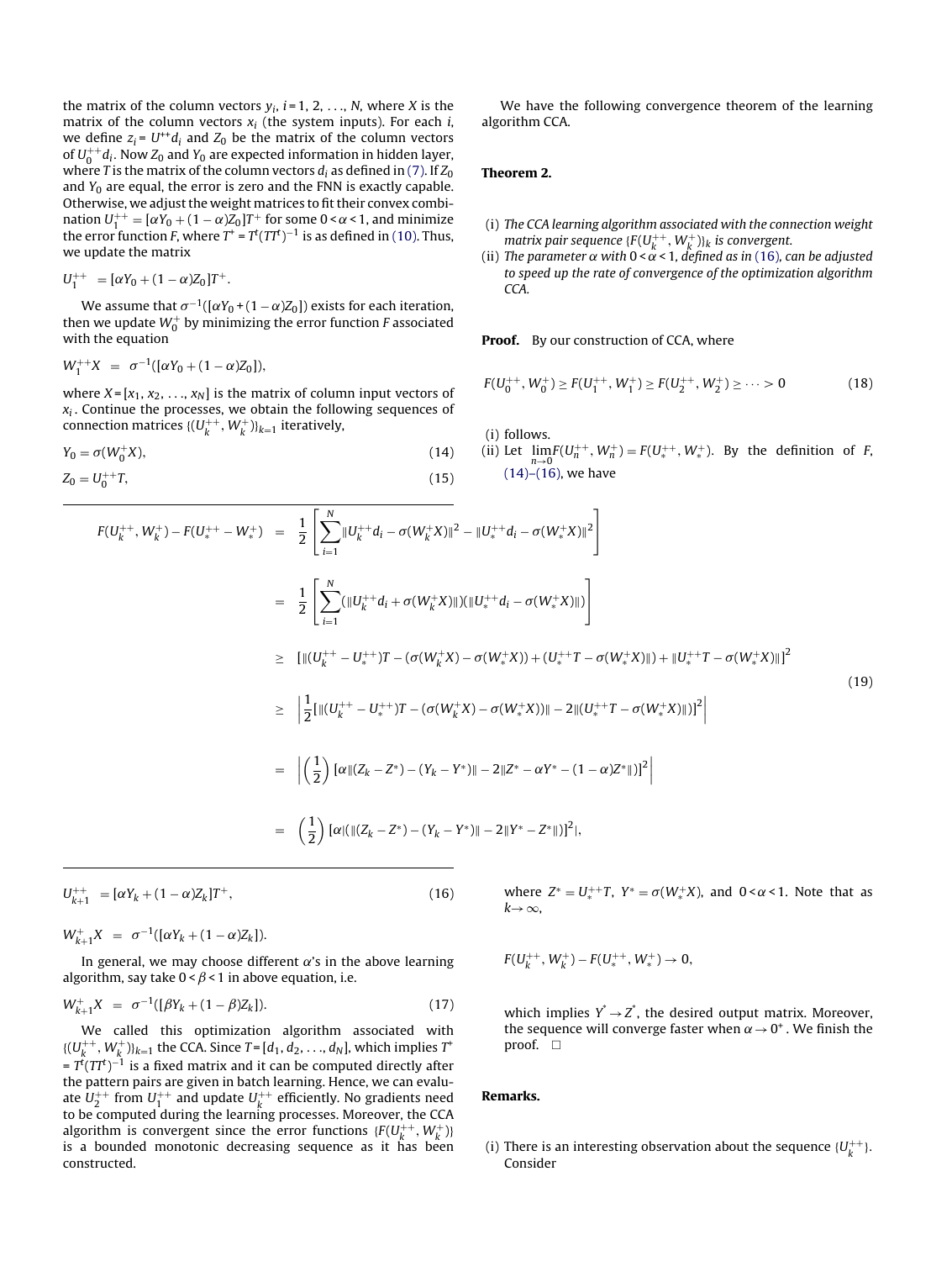<span id="page-5-0"></span>
$$
U_{k+1}^{++} - U_k^{++} = [\alpha Y_k + (1 - \alpha)Z_k - \alpha Y_{k_1} + (1 - \alpha)Z_{k-1}]T^+
$$
  
\n
$$
= [\alpha (Y_k - Y_{k_1}) + (1 - \alpha)(Z_k - Z_{k-1})]T^+
$$
  
\n
$$
= [\alpha (Y_k - Y_{k_1})T^+ + (1 - \alpha)(U_k^{++} - U_{k-1}^{++})]TT^+
$$
  
\n
$$
= [\alpha (Y_k - Y_{k_1})T^+ + (1 - \alpha)(U_k^{++} - U_{k-1}^{++})]
$$
  
\n
$$
= [\alpha (Y_k - Y_{k_1})T^+ + (1 - \alpha)([\alpha (Y_{k-1} - Y_{k-2}) + (1 - \alpha)(Z_{k-1} - Z_{k-2})]T^+)]
$$
  
\n
$$
= [\alpha (Y_k - Y_{k-1}) + \alpha (1 - \alpha)(Y_{k-1} - Y_{k-2})]T^+ + (1 - \alpha)^2 (U_{k-1}^{++} - U_{k-2}^{++})
$$
  
\n
$$
\vdots
$$

 $= \alpha [(Y_k - Y_{k-1}) + \alpha (1 - \alpha)(Y_{k-1} - Y_{k-2}) + \cdots + (1 - \alpha)^{k-1}(Y_1 - Y_0)]T^+ + (1 - \alpha)^k (U_1^{++} - U_0^{++}).$ 

We notice that  $\{U_k^{++}\}$  converges if and only if  $\{Y_k = \sigma(W_k^+X)\}$ converges.

(ii) Yam and Chow (1997) provided an analysis of the convergence rate for an extended least squares based algorithm for training multi-layer FNNs. Their result showed that the learning rat is depending on the correlation between the negative error gradient and the previous weight update of that layer. The analog analysis can be applied to our optimization algorithm CCA by replacing the the negative error gradient term to ratio of  $||Y_{k+1} - Y^*||/||Y_k - Y^*|| \lambda$  for some  $\lambda > 0$ .

#### **Numerical experiment**

We have tested the above learning algorithm based on the least squares problem. The first numerical experiment is as follows: given the monthly data sunspot series data from 1900 to 2009, we normalize the values of the series as  $s(k)$ ,  $1 \le k \le 1320$ , between  $-1$  and 1. Then we use twelve successive subsequence data,  $s(k)$ ,  $s(k+1), \ldots, s(k+11)$  as input data to approximate the coming 6 month data  $s(k+13)$ ,  $s(k+14)$ , ...,  $s(k+18)$ .

We generate the input and output pair by shift 10 months data, i.e.  $s(k+11)$ ,  $s(k+7)$ , ...,  $s(k+24)$  to approximate  $s(k+25)$ ,  $s(k+26)$ ,  $\ldots$ , s( $k+30$ ) as the next pattern pair.



We partition the sequence  $s(k)$  into 100 data patterns for simplicity. A FNN with 12 input units, 12 hidden units and 6 linear output is used to approximate these patterns. The initial state of the neural parameters  $(U_0, W_0)$  are randomly generated integers between −5 and 5, and then updated as the learning algorithm described above. The initial error is 234.335. We tested 3 typical  $\alpha$  = 0.382, 0.5 and 0.618 In all cases, the errors  $F(U^+, W)$  converge to  $2.6107 \times 10^{-11}$ ,  $7.4758 \times 10^{-10}$  and  $3.6877 \times 10^{-8}$  respectively in 2000 iterations. All numerical experiments used Matlab program and finished within a few seconds. Since the error converges in a similar pattern, we just show one error plot for  $\alpha$  = 0.5.

In fact, deterministic learning algorithm is much more efficient than GA in practice. It will be good to have hybrid algorithm in optimization that improves on the efficiency as well as avoiding local minima. As our method converges much faster than those classical learning algorithms based on the gradient descent methods, it may be good to use GA for new initial starting point search and then employ our proposed method that converges in a few hundred iterations. If the solution is not within the prescribed tolerance, then we use GA again to move on another initial starting point till satisfactory.

The second example came from the soldering process in manufacture process. We took the handy normalized data in Table III of Kwong et al. [\[7\].](#page-6-0) We use a FFN with 4 inputs that represents the pressure, needle inner diameter, short size and dwell time, respectively. The inputs consist of two levels only, and we modify the inputs as  $\pm 1$  in our experiment instead of 0 and 1 in the original table. The hidden layer consists of 6 units. The FFN has 3 linear output units that represent the fuzzy solder spot diameters. Thus, the system outputs try to capture the mean, the left and right variations of the machine in soldering. There are 16 desired data.

We assume  $\alpha$  = 0.75 and  $\beta$  = 0.7. Also, we randomly choose the connection weights and thresholds between  $\pm 2$  and the initial error norm is 9.2445. Our PC took a few seconds to finish 10,000 iterations. The error norm was down to  $4.0892 \times 10^{-15}$ . As the error converges in the same manner as the above experiment, we omit the error plot here.

#### **Concluding remarks**

A new optimization algorithm CCA has been proposed that may be viewed as a combination of a GA algorithm and a modified back propagation learning. The numerical experiments demonstrated some impressive results that the CCA has good exploration and exploitation capabilities in searching for the optimal weight in training the single hidden layer FNN. This algorithm has the advantage that no computation of the derivative is required because we have decoupled the weight matrices. On the other hand, it achieves the desired properties of convergence, high learning speed, and easy generalization capability to tackle real-world problems. For future research, we may also consider other error function such as